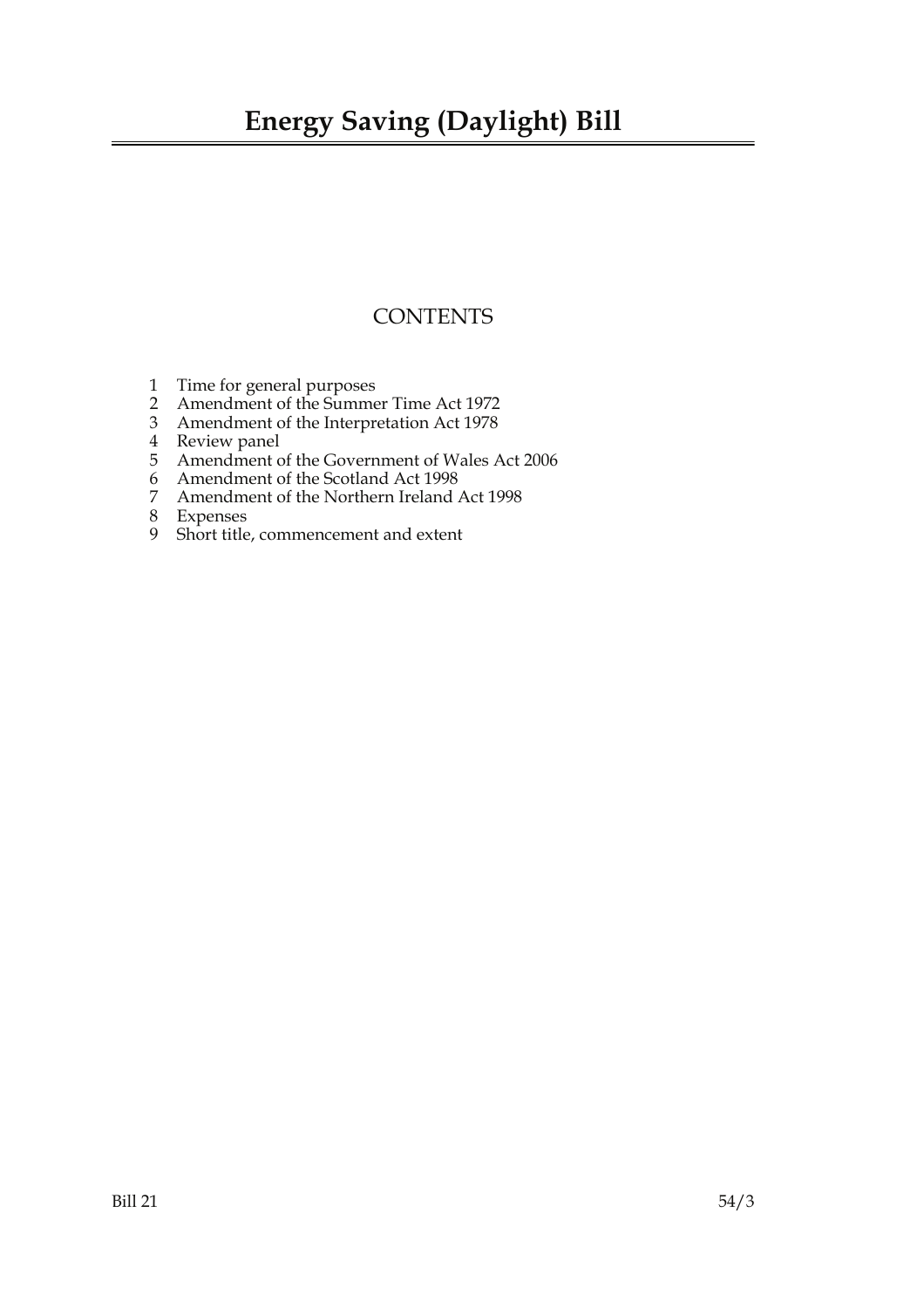# A **BILL** TO

Advance time by one hour throughout the year to create lighter evenings, for an experimental period; and for connected purposes.

E IT ENACTED by the Queen's most Excellent Majesty, by and with the advice and consent of the Lords Spiritual and Temporal, and Commons, in this present **B** E IT ENACTED by the Queen's most Excellent Majesty, by and with consent of the Lords Spiritual and Temporal, and Commons, Parliament assembled, and by the authority of the same, as follows:  $-$ 

#### **1 Time for general purposes**

Subject to section 3 of the Summer Time Act 1972 (c. 6) (interpretation of references), the time for general purposes shall be one hour in advance of Greenwich mean time.

#### **2 Amendment of the Summer Time Act 1972**

In section 1(1) of the Summer Time Act 1972 (advance of time during period of summer time) for "one hour" substitute "two hours".

#### **3 Amendment of the Interpretation Act 1978**

For section 9 of the Interpretation Act 1978 (c. 30) (references to time of day) substitute—

"Whenever an expression of time occurs in an Act, the time referred to shall, unless it is otherwise specifically stated, be held to be the time established by the Energy Saving (Daylight) Act 2008, for so long as that Act is in force."

#### **4 Review panel**

- (1) There shall be a committee known as the Daylight Saving Review Panel ("the Panel") to monitor and report on the effects of this Act.
- (2) The Panel shall consist of a Chairman and no more than seven other members appointed by the Secretary of State.
- (3) The members of the Panel shall include—

*10*

*5*

*15*

*20*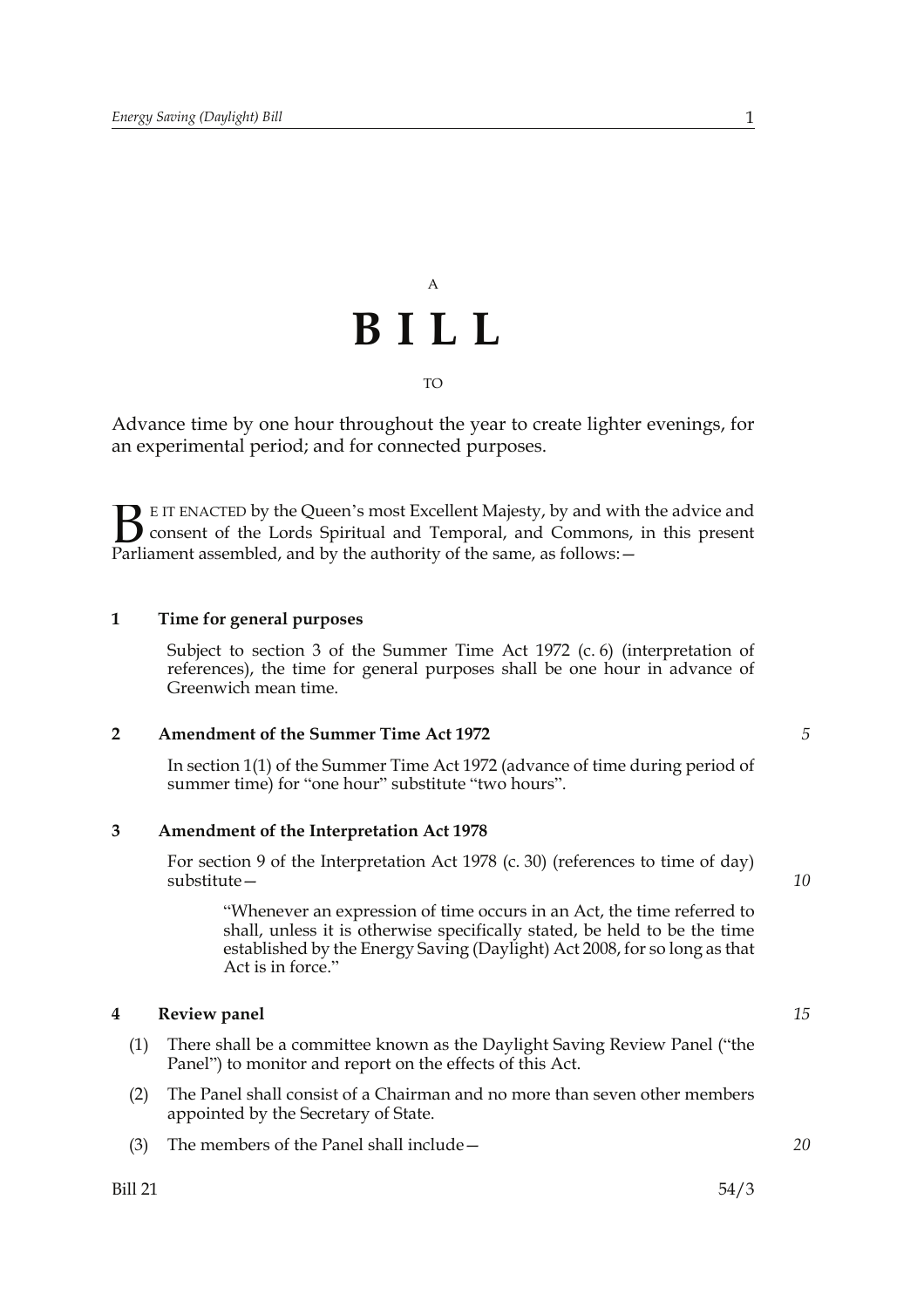- (a) one person nominated by the Royal Society;
- (b) one person nominated by the Office of National Statistics;
- (c) the Government Chief Scientific Adviser, or a person nominated by him;
- (d) the Chief Medical Officer, or a person nominated by him; and
- (e) other appropriate persons nominated by the Secretary of State.
- (4) It shall be the duty of the Panel to publish a report on the effects of the changes introduced under this Act not later than six months prior to the expiration of its provisions.
- (5) The report of the Panel shall include reference to any changes since the coming into force of this Act in— *10*
	- (a) the number of road traffic accidents;
	- (b) levels of energy consumption;
	- (c) levels of ill health; and
	- (d) other areas that the Panel believes to have been affected by the provisions of this Act. *15*
- (6) The report of the Panel shall cover any parts of the United Kingdom in which the provisions of this Act are in force.
- (7) The Panel shall cease to exist after it has published a report under subsection  $(4).$
- (8) *The Secretary of State may make payments to the Chairman of the Panel by way of remuneration and make payments to him and other members in respect of expenses incurred by them in the performance of their duties.*
- (9) *The Secretary of State may also defray any other expenses of the Panel.*

#### **5 Amendment of the Government of Wales Act 2006**

In Part 1 (subjects) of Schedule 7 (Acts of the Assembly) to the Government of Wales Act 2006 (c. 32), at the appropriate place, insert the following entry  $-$ 

*"Time*

The subject-matter of the Energy Saving (Daylight) Act 2008."

#### **6 Amendment of the Scotland Act 1998**

In section L5 (time) of Schedule 5 (reserved matters) to the Scotland Act 1998 (c. 46), insert as the first entry under the cross-heading *Exceptions*—

"The subject-matter of the Energy Saving (Daylight) Act 2008."

#### **7 Amendment of the Northern Ireland Act 1998**

In Schedule 3 (reserved matters) to the Northern Ireland Act 1998 (c. 47), at the appropriate place, insert the following entry— *35*

"The subject-matter of the Energy Saving (Daylight) Act 2008."

*25*

*20*

*5*

*30*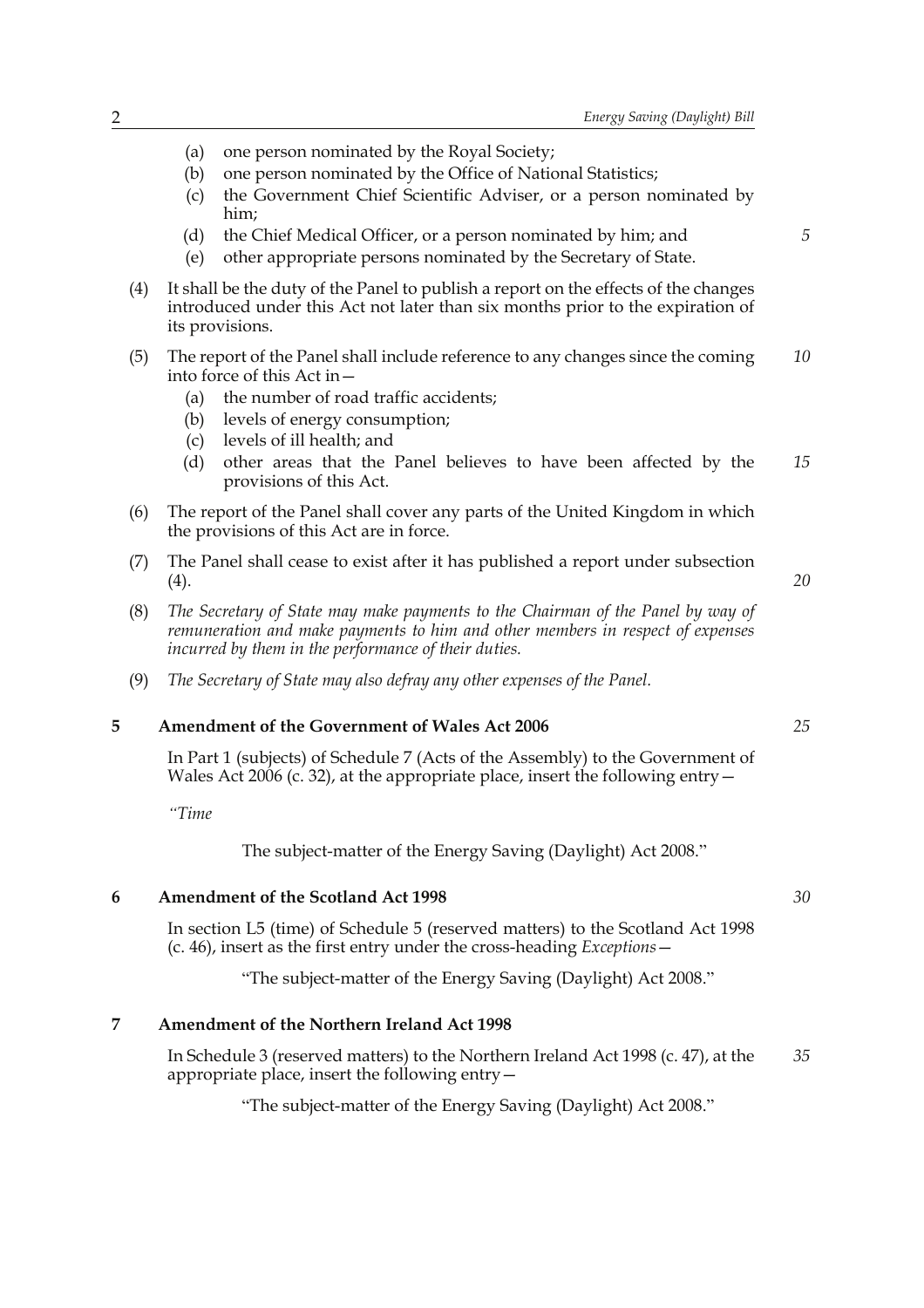#### **8 Expenses**

*There shall be paid out of money provided by Parliament—*

- *(a) any sums to be paid by the Secretary of State for or in connection with the carrying out of his functions under this Act; and*
- *(b) any increase attributable to this Act in the sums which are payable out of money so provided under any other Act.*

#### **9 Short title, commencement and extent**

- (1) This Act may be cited as the Energy Saving (Daylight) Act 2008.
- (2) This Act shall come into force—
	- (a) in England at two o'clock in the morning of 25th October 2009;
	- (b) in Wales on such day (if any) as Welsh Ministers may by order appoint;
	- (c) in Northern Ireland, on such day (if any) as may be prescribed by Northern Ireland subordinate legislation;
	- (d) in Scotland, on such day (if any) as Scottish Ministers may by order appoint;

and shall expire at two o'clock in the morning of 28th October 2012.

(3) This Act extends to the whole of the United Kingdom.

*10*

*15*

*5*